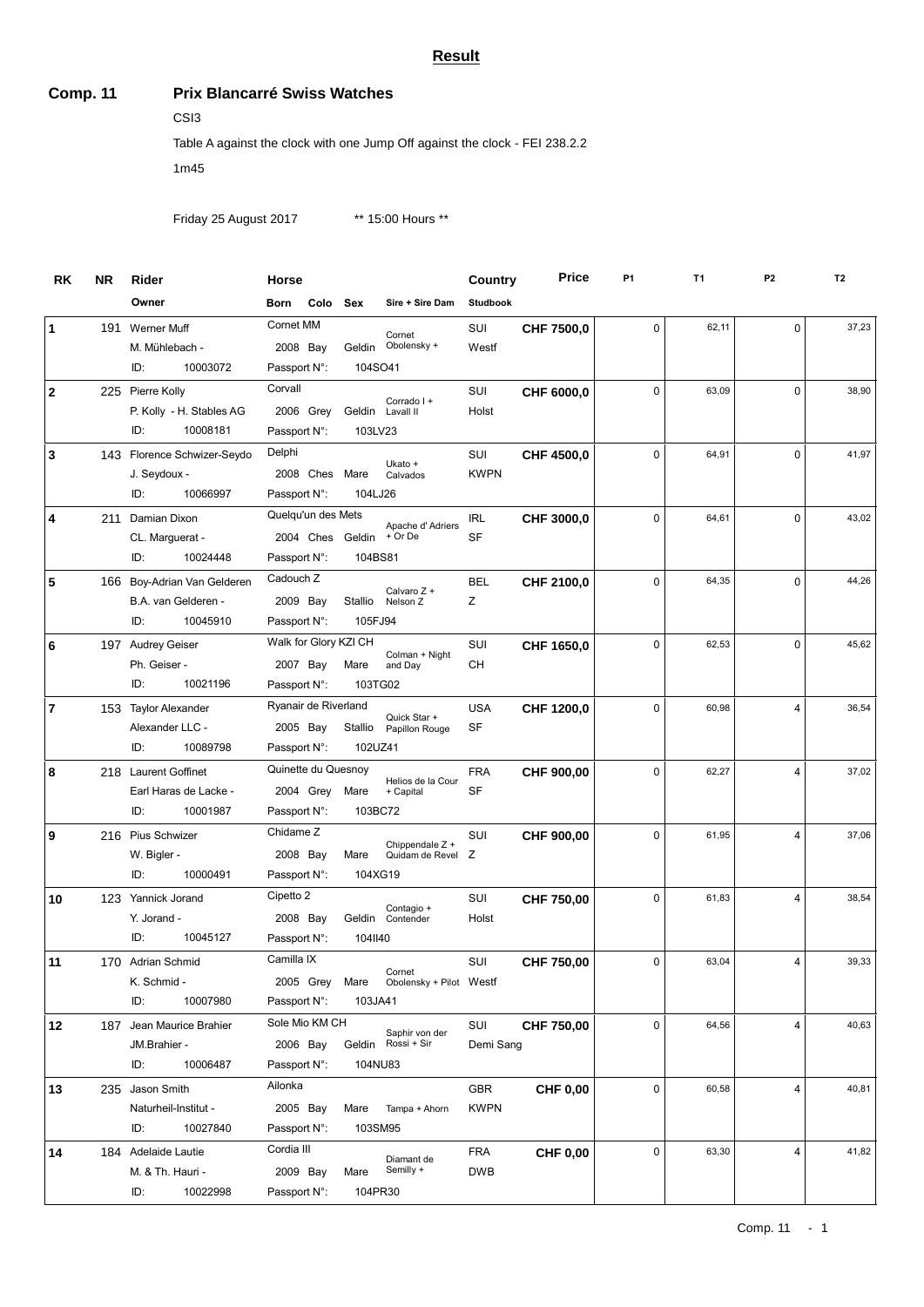| 15 |     | 150 Christina Liebherr                         | L.B. Staloubet Manciais | Baloubet du                                | SUI                       | <b>CHF 0,00</b> | 0            | 64,62 | 4              | 41,91 |
|----|-----|------------------------------------------------|-------------------------|--------------------------------------------|---------------------------|-----------------|--------------|-------|----------------|-------|
|    |     | H. Liebherr - La Baumetta                      | 2006 Ches Geldin        | Rouet + First                              | SF                        |                 |              |       |                |       |
|    |     | ID:<br>10000974                                | Passport N:             | 103SQ11                                    |                           |                 |              |       |                |       |
| 16 |     | 238 Beat Grandjean                             | Urasinaa                |                                            | SUI                       | <b>CHF 0,00</b> | 0            | 62,98 | $\overline{4}$ | 42,85 |
|    |     | B. Grandjean -                                 | 2001 Bay                | Mare<br>Ahorn + Ariban                     | <b>KWPN</b>               |                 |              |       |                |       |
|    |     | 10000463<br>ID:                                | Passport N:             | SUI40703                                   |                           |                 |              |       |                |       |
| 17 |     | 230 Olivier Bujard                             | Emeraude du Ri d'Asse   |                                            | SUI                       | <b>CHF 0,00</b> | 0            | 65,11 | $\overline{4}$ | 43,99 |
|    |     | M. Devallonné -                                | 2004 D.B                | Toulon +<br>Mare<br>Grannus                | <b>BWP</b>                |                 |              |       |                |       |
|    |     | 10066935<br>ID:                                | Passport N:             | 103RV94                                    |                           |                 |              |       |                |       |
| 18 |     | 116 Paul Estermann                             | <b>Curtis Sitte</b>     |                                            | SUI                       | <b>CHF 0.00</b> | 0            | 64,83 | 8              | 36,92 |
|    |     | A. Fasana -                                    | 2008 Grey               | Ugano Sitte +<br>Stallio<br>Chellano Z     |                           |                 |              |       |                |       |
|    |     | ID:<br>10016400                                | Passport N:             | 104EB91                                    |                           |                 |              |       |                |       |
|    |     |                                                | Charron R               |                                            |                           |                 |              | 67,43 | $\Omega$       | 0,00  |
| 19 |     | 157 Severin Hillereau<br>Lutta Gian Battista - | 2007 Bay                | Solitair +<br>Mare                         | <b>FRA</b><br><b>KWPN</b> | <b>CHF 0,00</b> | $\mathbf{1}$ |       |                |       |
|    |     | ID:<br>10034277                                | Passport N:             | Namelus R<br>104AD80                       |                           |                 |              |       |                |       |
|    |     |                                                |                         |                                            |                           |                 |              |       |                |       |
| 20 |     | 113 Rowan Willis                               | Shark                   |                                            | <b>AUS</b>                | <b>CHF 0,00</b> | 4            | 59,51 | $\Omega$       | 0,00  |
|    |     | R. Willis -                                    | 2008 Bay                | Geldin Arko + Pilot                        | <b>AES</b>                |                 |              |       |                |       |
|    |     | ID:<br>10033751                                | Passport N:             | 104QT72                                    |                           |                 |              |       |                |       |
| 21 |     | 202 Louis Bouhana                              | <b>Sweet Phir</b>       | Quercus de                                 | <b>FRA</b>                | <b>CHF 0,00</b> | 4            | 59,56 | 0              | 0,00  |
|    |     | L. Mounie -                                    | 2006 Grey               | Maury + Clown<br>Geldin                    | SF                        |                 |              |       |                |       |
|    |     | 10068796<br>ID:                                | Passport N:             | 104DT00                                    |                           |                 |              |       |                |       |
| 22 | 119 | Marina Balmelli                                | Anisette de Lassus      | Sherman Sitte +                            | SUI                       | <b>CHF 0,00</b> | 4            | 61,01 | $\Omega$       | 0,00  |
|    |     | A. Balmelli -                                  | 2006 Ches Mare          | Blume la                                   | <b>BWP</b>                |                 |              |       |                |       |
|    |     | 10091429<br>ID:                                | Passport N:             | 103VV35                                    |                           |                 |              |       |                |       |
| 23 |     | 107 Vincent Deller                             | Worissa's Whinny        | Sevenum +                                  | SUI                       | <b>CHF 0,00</b> | 4            | 61,13 | $\Omega$       | 0,00  |
|    |     | Purioso -                                      | 2003 Bay                | Mare<br>Herina                             | <b>KWPN</b>               |                 |              |       |                |       |
|    |     | ID:<br>10008677                                | Passport N:             | 102ME67                                    |                           |                 |              |       |                |       |
| 24 | 168 | <b>Mathilde Cruchet</b>                        | Sauvignon               | Stolzenberg +                              | SUI                       | <b>CHF 0,00</b> | 4            | 61,19 | $\Omega$       | 0,00  |
|    |     | M. Cruchet -                                   | 2005 Blac               | Geldin<br>Chamonix                         | Hannover                  |                 |              |       |                |       |
|    |     | ID:<br>10071266                                | Passport N:             | 104GC59                                    |                           |                 |              |       |                |       |
| 25 |     |                                                |                         |                                            | SUI                       |                 | 4            |       | 0              | 0,00  |
|    | 200 | Barbara Schnieper                              | For Winja               |                                            |                           | <b>CHF 0,00</b> |              | 62,43 |                |       |
|    |     | M. Hauser -                                    | 2005 Ches               | For Pleasure +<br>Mare<br>Last Fantango xx | CН                        |                 |              |       |                |       |
|    |     | ID:<br>10020595                                | Passport N:             | 103IR53                                    |                           |                 |              |       |                |       |
| 26 |     | 177 Bryan Balsiger                             | Un Cap du Gas           |                                            | SUI                       | CHF 0,00        | 4            | 62,63 | 0              | 0,00  |
|    |     | O. de Coulon -                                 | 2008 Bay                | Cap Kennedy +<br>Lama des<br>Mare          | CН                        |                 |              |       |                |       |
|    |     | 10061969<br>ID:                                | Passport N:             | 104FE41                                    |                           |                 |              |       |                |       |
| 27 |     | 205 Alain Jufer                                | Cytise de la Fontaine   |                                            | SUI                       | <b>CHF 0,00</b> | 4            | 62,84 | $\mathbf 0$    | 0,00  |
|    |     | G.B. Lutta -                                   | 2008 Ches Mare          | Calvaro + Bayard<br>d'Elle                 | SBS                       |                 |              |       |                |       |
|    |     | 10011565<br>ID:                                | Passport N:             | 104IX22                                    |                           |                 |              |       |                |       |
| 27 |     | 103 Aurelia Loser                              | Quinette Theod          |                                            | SUI                       | <b>CHF 0,00</b> | 4            | 62,84 | $\Omega$       | 0,00  |
|    |     | A. Loser -                                     | 2004 Bay                | Helios de la Cour<br>II + Qredo de<br>Mare | SF                        |                 |              |       |                |       |
|    |     | ID:<br>10066947                                | Passport N:             | 103XX25                                    |                           |                 |              |       |                |       |
| 29 |     | 108 Anthony Bourquard                          | Indiana des Abattes CH  |                                            | SUI                       |                 | 4            | 63,22 | 0              | 0,00  |
|    |     | P. Vernier -                                   | 2002 Bay                | Mare<br>Ishan + Gloum                      | CН                        | <b>CHF 0,00</b> |              |       |                |       |
|    |     | ID:<br>10045115                                | Passport N:             | SUI41176                                   |                           |                 |              |       |                |       |
|    |     |                                                | C'est Sue B             |                                            |                           |                 | 4            | 63,32 | $\mathbf 0$    | 0,00  |
| 30 |     | 154 Jordan Schoch<br>E. Divis -                | 2008 Bay                | Casiro I +<br>Mare<br>Frühlingsball        | SUI<br>Old                | <b>CHF 0,00</b> |              |       |                |       |
|    |     | ID:<br>10006502                                | Passport N:             | 104HB22                                    |                           |                 |              |       |                |       |
|    |     |                                                | Cupido Z                |                                            |                           |                 |              |       | $\mathbf 0$    |       |
| 31 | 209 | Flaminia Straumann                             |                         |                                            | SUI                       | <b>CHF 0,00</b> | 4            | 64,10 |                | 0,00  |
|    |     | F. Straumann -                                 | 2004 Bay                | Geldin Caridor + Lord Z Z                  |                           |                 |              |       |                |       |
|    |     | ID:<br>10025349                                | Passport N:             | 102TG85                                    |                           |                 |              |       |                |       |
| 32 |     | 226 Philippe Putallaz                          | Chef von der Wiesharde  | Caretino +                                 | SUI                       | <b>CHF 0,00</b> | 4            | 64,67 | $\mathbf 0$    | 0,00  |
|    |     | G. Hindi -<br>ID:<br>10007399                  | 2006 Bay<br>Passport N: | Geldin Lantaan<br>105FH30                  | Holst                     |                 |              |       |                |       |